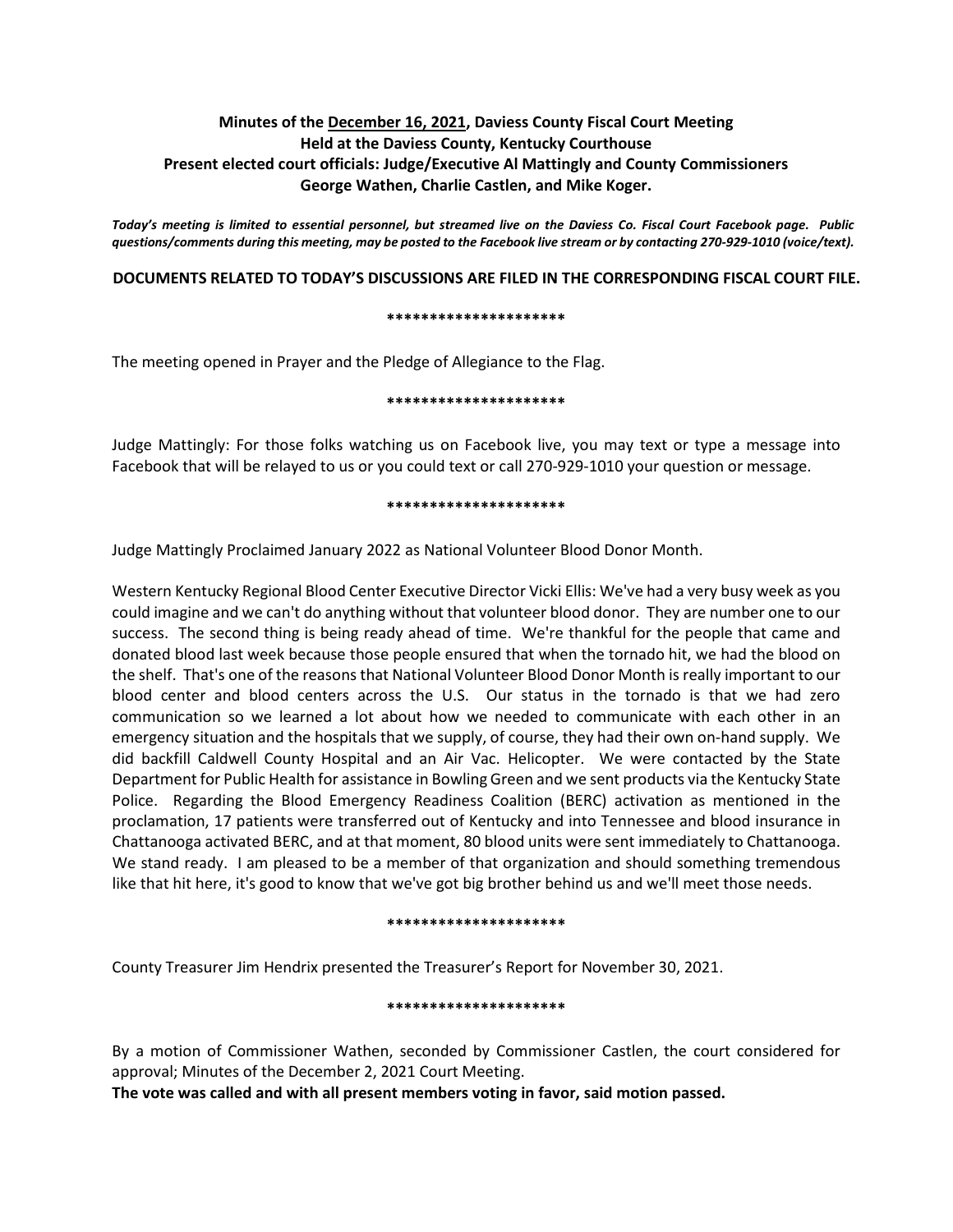#### **\*\*\*\*\*\*\*\*\*\*\*\*\*\*\*\*\*\*\*\*\***

By a motion of Commissioner Castlen, seconded by Commissioner Wathen, the court considered for approval; All Claims for All Departments.

**The vote was called and with all present members voting in favor, said motion passed.** 

#### **\*\*\*\*\*\*\*\*\*\*\*\*\*\*\*\*\*\*\*\*\***

By a motion of Commissioner Wathen, seconded by Commissioner Koger, the court considered for approval; County Clerk's Claim for Preparing the 2021 Tax Bills.

County Treasurer Jim Hendrix: This is one of the methods that the clerk has to fund their office. They prepared 47,273 property tax bills at 30 cents each. There's a bill of \$14,181.90, of which we will pay half.

**The vote was called and with all present members voting in favor, said motion passed.** 

#### **\*\*\*\*\*\*\*\*\*\*\*\*\*\*\*\*\*\*\*\*\***

By a motion of Commissioner Koger, seconded by Commissioner Castlen, the court considered for approval; Crime Stoppers Affiliation Agreement.

Judge Mattingly: We stopped directly funding Crime Stoppers, but there is a provision in the KRS, which allows the addition of one dollar to each misdemeanor conviction that may then be rebated to Crime Stoppers to help pay for tips on crimes in the community. We passed that. There is a provision in the resolution that says that Crime Stoppers Inc. shall provide fiscal court with a report no later than June 30 of each year. I don't know if the Circuit Court Clerk who has a responsibility of collecting it has been collecting that money. I can tell you, I've not been able to find a report. I would like to suggest that we pass this subject to that report being delivered to us so we know what's going on with that money. The County Attorney and I must sign this agreement before it becomes effective, but we simply will not execute it until that report comes in. I'm sure that they're doing everything properly. It's just that it's in the resolution and we need to hold everybody's feet to the fire.

Commissioner Wathen: What will happen if we don't get a report?

Judge Mattingly: I will not sign the agreement.

Commissioner Wathen: It begins January 1.

County Attorney Porter: So in six months you can say look, I didn't receive your report.

Judge Mattingly: I understand what you're saying. What I'm saying is that we have two weeks to find out what's going on.

Commissioner Wathen: Because they can't collect it unless we sign.

Judge Mattingly: They can't collect it unless I sign this agreement.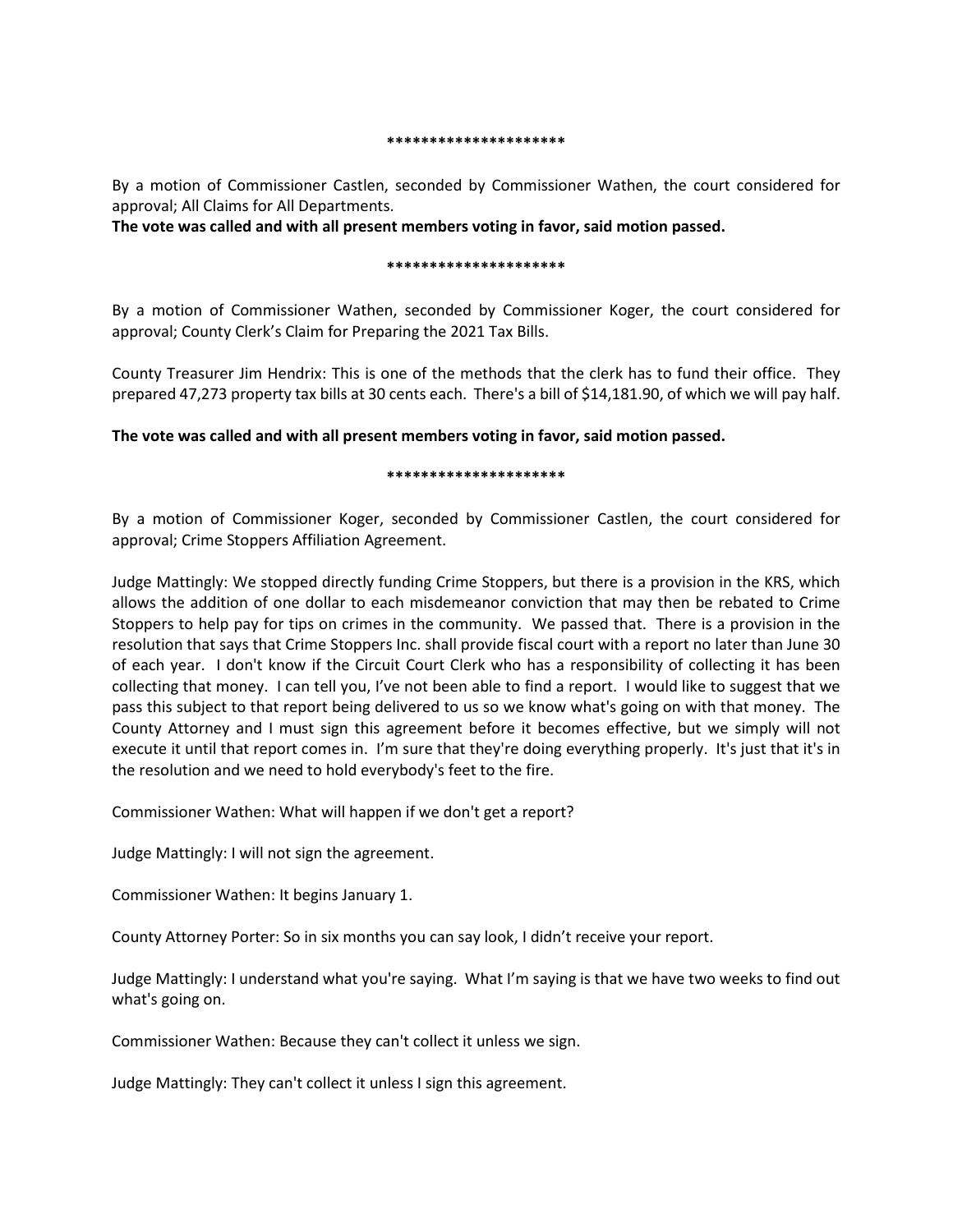County Attorney Porter: I sent her a message this afternoon and she said she would send back to me a report sometime tomorrow.

Judge Mattingly: Let me assure everybody, I think it's just an oversight and everything is fine, but as I said, it's in the agreement and we need to make sure that the agreement is lived up to.

County Attorney Porter: I think Crime Stoppers are supposed to provide the report.

Judge Mattingly: That is correct. It is not the clerk. I was thinking that the clerk could have been collecting it anyway.

**The vote was called and with all present members voting in favor, said motion passed.** 

## **\*\*\*\*\*\*\*\*\*\*\*\*\*\*\*\*\*\*\*\*\***

By a motion of Commissioner Castlen, seconded by Commissioner Wathen, the court considered for approval; Apply for the FY 2022/2023 Kentucky Ambulance Block Grant Program.

Judge Mattingly: This is an annual grant of \$10,000 and is paid directly to AMR, the ambulance provider.

# **The vote was called and with all present members voting in favor, said motion passed.**

## **\*\*\*\*\*\*\*\*\*\*\*\*\*\*\*\*\*\*\*\*\***

By a motion of Commissioner Wathen, seconded by Commissioner Castlen, the court considered for approval; Apply for a Firefighter Equipment Grant for \$308,000 with a 10% County match.

Judge Mattingly: This grant is asking for mainly a couple of brush fighting firefighting pieces of equipment and some automatic electronic defibrillators. The court's portion would be 10%.

# **The vote was called and with all present members voting in favor, said motion passed.**

## **\*\*\*\*\*\*\*\*\*\*\*\*\*\*\*\*\*\*\*\*\***

By a motion of Commissioner Castlen, seconded by Commissioner Koger, the court considered for approval; Hold Harmless Agreements with Daniel Shain, Mark Carter, Jared Bean, and Cody Bean following regarding Underwater Disc Retrieval at Yellow Creek Park.

This keeps the court from being responsible for any accidents that the divers might have; any entanglement that might occur. They will be diving in Yellow Creek Park's lake looking to retrieve golf discs. If the items can be clearly identified, I think it'll be returned to the owner, but if not it will become a possession of the Daviess County Fiscal Court and we will auction said materials off at our next public auction.

**The vote was called and with all present members voting in favor, said motion passed.** 

**\*\*\*\*\*\*\*\*\*\*\*\*\*\*\*\*\*\*\*\*\***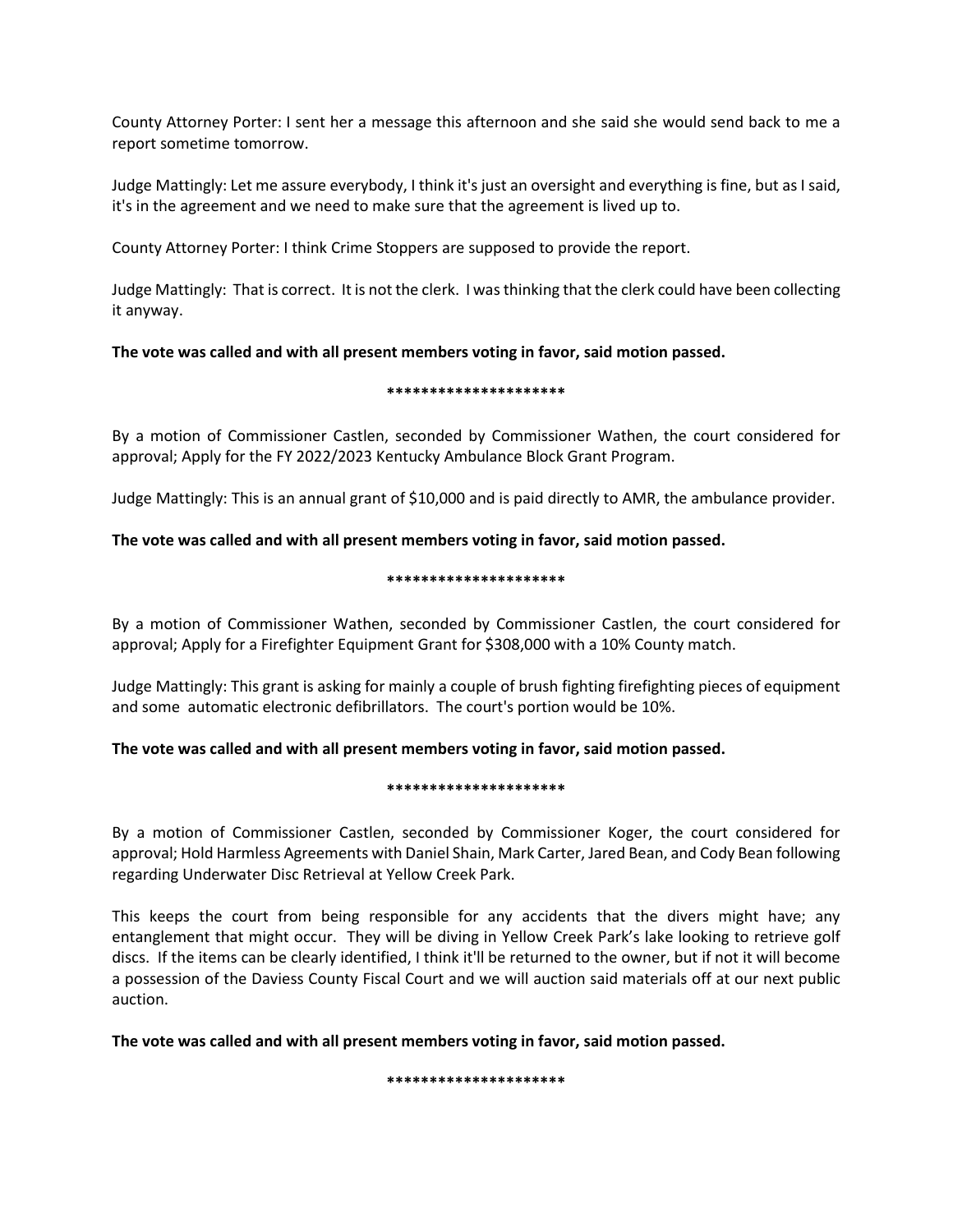By a motion of Commissioner Wathen, seconded by Commissioner Castlen, the court considered for approval; Award **Bid No. 39-2021**: Landfill Administration Office Renovation as recommended.

Assistant County Treasurer Jordan Johnson: This is for the renovation of the original portion of the landfill administration office and it is to replace the HVAC system and address issues with water damaged areas. The bid options in the order presented on your report are for the additional cost of a heat pump system in lieu of a 10 kw electric heat. The additional cost for a heat pump hybrid heat system and the additional cost for new refrigerant lines on both the first and second floors, we received two bids ranging from a total bid price of \$77,300 to \$78,058 and recommend award to the lowest and best evaluated bid submitted by QNS Enterprises, LLC exercising all bid options in the total amount of \$77,300. There were no exceptions to our bid specifications and I recommend approval.

# **The vote was called and with all present members voting in favor, said motion passed.**

## **\*\*\*\*\*\*\*\*\*\*\*\*\*\*\*\*\*\*\*\*\***

By a motion of Commissioner Wathen, seconded by Commissioner Koger, the court considered for approval; Declare Miscellaneous, Obsolete Voting Machines as Surplus.

Mr. Johnson: This is to declare surplus the old voting machines that were replaced in our voting system bid that we conducted this year. Once declared surplus, we will dispose of those items in accordance with our administrative code and respective statutes. I recommend approval.

Judge Mattingly: Jordan, I assume all of the information will be wiped clean?

Mr. Johnson: Yes, sir.

Judge Mattingly: And at one time we talked about donating these to the school systems in order for them to show the kids how voting and all that works what happened to that idea?

Mr. Johnson: Since there's significant costs to getting these operable, even for a mock election, there was no interest in taking them.

# **The vote was called and with all present members voting in favor, said motion passed.**

## **\*\*\*\*\*\*\*\*\*\*\*\*\*\*\*\*\*\*\*\*\***

By a motion of Commissioner Koger, seconded by Commissioner Wathen, the court considered for approval; Surety Bond Releases for Woodland Ridge Subdivision: Units 2 & 3, Sidewalks and Units 6 & 7, Maintenance.

Judge Mattingly: There is nothing left to do in those sections, correct?

County Engineer Brasher: That is correct.

**The vote was called and with all present members voting in favor, said motion passed.** 

**\*\*\*\*\*\*\*\*\*\*\*\*\*\*\*\*\*\*\*\*\***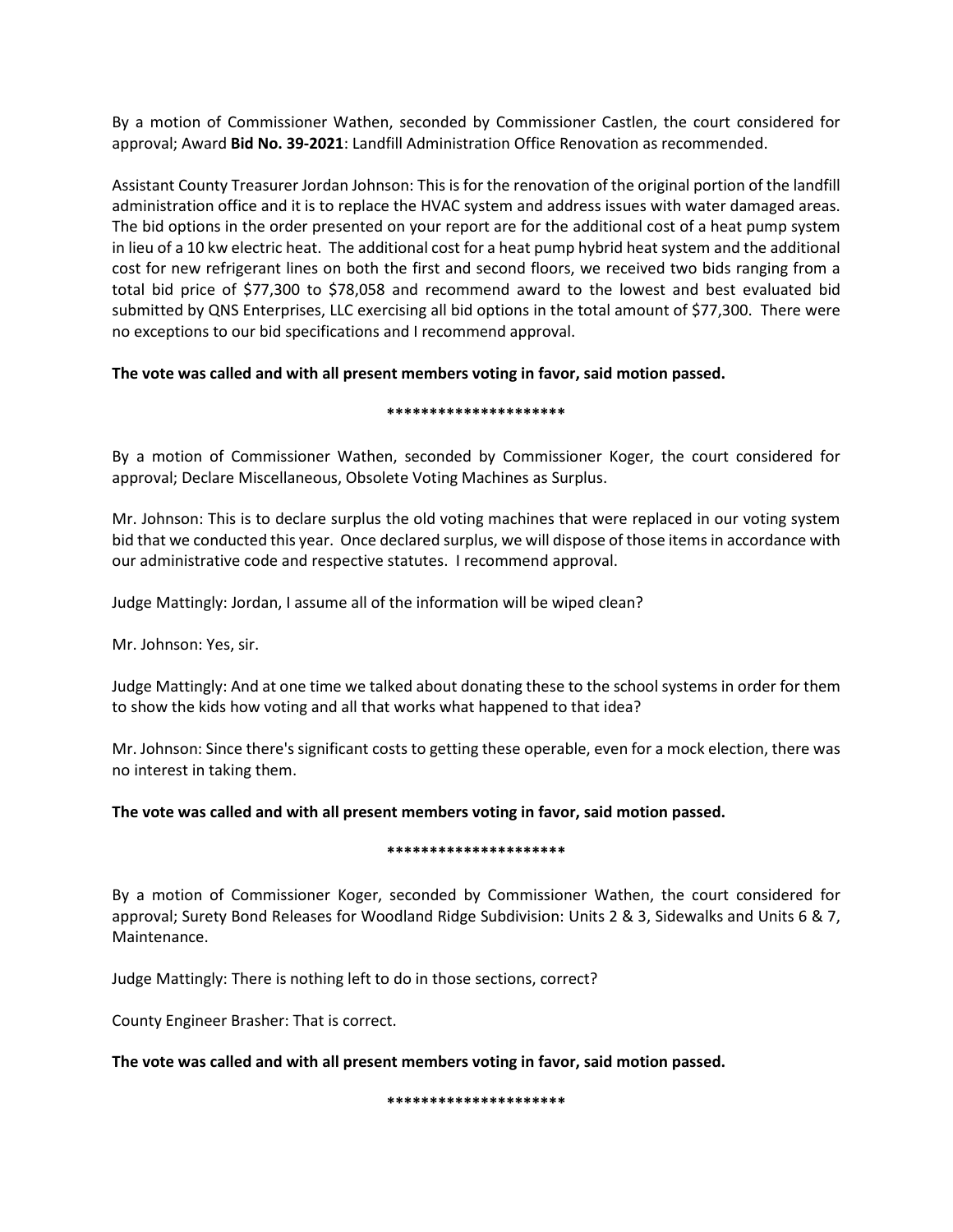By a motion of Commissioner Koger, seconded by Commissioner Castlen, the court considered for approval; Accept the Retirement Resignation of Solid Waste Heavy Equipment Operator Steve Ford eff. Dec. 31, 2021 (27 years of service).

**The vote was called and with all present members voting in favor, said motion passed.** 

## **\*\*\*\*\*\*\*\*\*\*\*\*\*\*\*\*\*\*\*\*\***

By a motion of Commissioner Castlen, seconded by Commissioner Wathen, the court considered for approval; Hire Eric Smith as Landfill Mechanic eff. Dec. 20, 2021.

**The vote was called and with all present members voting in favor, said motion passed.** 

## **\*\*\*\*\*\*\*\*\*\*\*\*\*\*\*\*\*\*\*\*\***

By a motion of Commissioner Wathen, seconded by Commissioner Koger, the court considered for approval; Promote Keary Boone to Landfill Solid Waste Heavy Equipment Operator eff. Dec. 20, 2021. **The vote was called and with all present members voting in favor, said motion passed.** 

## **\*\*\*\*\*\*\*\*\*\*\*\*\*\*\*\*\*\*\*\*\***

# **Other Business was brought before the Daviess County Fiscal Court:**

By a motion of Commissioner Castlen, seconded by Commissioner Wathen, the court considered for approval; Contract with Weaver Consultants Group for the Preliminary Design of the Residual Landfill.

David Smith: This contract is a proposal for the first part of the permitting of a new residual/CD&D landfill. We have about 7-years of airspace left in our current area. Our consultants estimate it will take 3-5 years to permit and construct a new residual/CD&D landfill. In the past week, we have learned that there is a potential of 3 local power plants being torn down in the next year, which will take 1 year of life extra off our landfill. In addition, last week's storms show that a natural disaster could cause our residual/CD&D landfill to fill up quicker than expected. Because our next meeting is 4-weeks away, we have decided to place this item under other business and expedite an approval. This first part will cover the preliminary site selection work, which is to include: 1- Perform a topographic survey of the proposed area. 2- Complete a preliminary engineering design and evaluation necessary for permitting. 3- Meet with the Solid Waste Branch of the Kentucky Division of Waste Management to review the preliminary engineering design. Unless the state acts unusually fast, this will probably only amount to about \$12,202 being spent out of this fiscal year's budget, with additional work planned for next fiscal year.

Judge Mattingly: CD&D materials that go into that portion of the landfill, it's less expensive…

Mr. Smith: Yes. We have had discussions and you all are all aware there's no private company who owns a landfill in Kentucky who actually keeps a CD&D landfill as well because if you're in the business to make a lot of money, you don't want a cheaper CD&D alternative, you want everything going in to the contained landfill. I think this court wants to make sure we have low-cost options for our citizens and for our local industry. So, I think this court has decided they want to pursue building another CD&D to give that option to the public.

Commissioner Castlen: What is the total acreage of this part?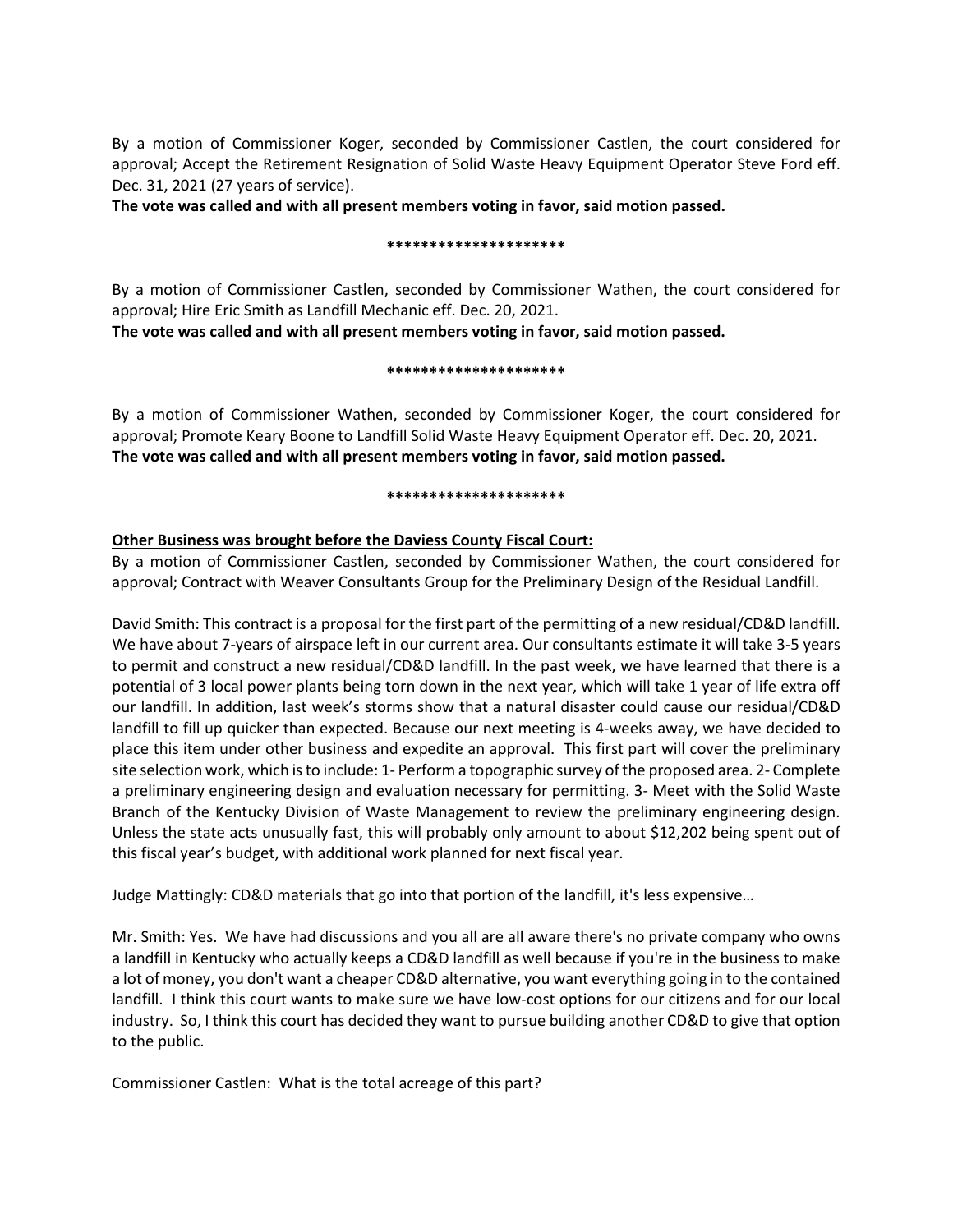Mr. Smith: That is part of what this preliminary investigation will be because there's guidelines as to how far you have to be away from property line boundaries. There's actually a power line that runs through that area, but the estimate is somewhere between 30 and 40 acres, which is about the size that we have now and we estimate it'll last 20 plus years.

**The vote was called and with all present members voting in favor, said motion passed.** 

## **\*\*\*\*\*\*\*\*\*\*\*\*\*\*\*\*\*\*\*\*\***

**No Public Comments were received:**

**\*\*\*\*\*\*\*\*\*\*\*\*\*\*\*\*\*\*\*\*\***

# **Comments by Daviess County Fiscal Court:**

All court members wished everyone a Merry Christmas and Happy New Year.

Judge Mattingly: Our thoughts and prayers go out to those in Western Kentucky affected by the deadly tornadoes. We all think back to 2000, when we had that tornado come through our community. The destruction we had wasn't near what they are dealing with and fortunately, we did not have a single death, but with the recent tornadoes, they were not so fortunate. There are many good people in the Commonwealth and surrounding states who are helping. The best thing people wanting to help would be to send money. They have received many donations like water, food, and clothing. What they lack is cash. That would be number one. Number two, if you want to volunteer don't just show up. Call ahead and see where you can best be put to work and when, so they know to expect you and can have a plan. Our local EMA is working with Search and Rescue people. We had debris people to remove debris. The Daviess County Sheriff, the Daviess County Fire Department, Owensboro Police Department, Owensboro Fire Department all went down. We sent crews down. We had GIS people down there. We had people, Billy Higdon from the Daviess County Water District sent two big generators down. Daviess County Fiscal Court and our own Jordan Rowe went down to document and to act as a public information officer in Dawson Springs for a couple days. All the counties, whatever has been asked, there has been no refusal. They have all stepped up and done what needed to help out our sister counties and cities. We want all those folks to remember or to know that we are remembering them in our prayers and you know if they need anything, let us know.

Judge Mattingly: I got a consensus from the court and we are going to move forward with paving an additional \$500,000 of roads in this year's budget. A budget amendment will be forthcoming.

County Engineer Mark Brasher: Those dollars will be spent on paving approximately 6.8 miles of portions of the following roads:

- Kelly Cemetery Road Approximately .956 miles
- West Harmon's Ferry Road Approximately 2.924 miles
- All Covington Ridge Subdivision Streets Approximately .821 miles
- All Roman Meadows Subdivision Streets Approximately .621 miles
- Lonesome Pine Trail Approximately 2.96 miles